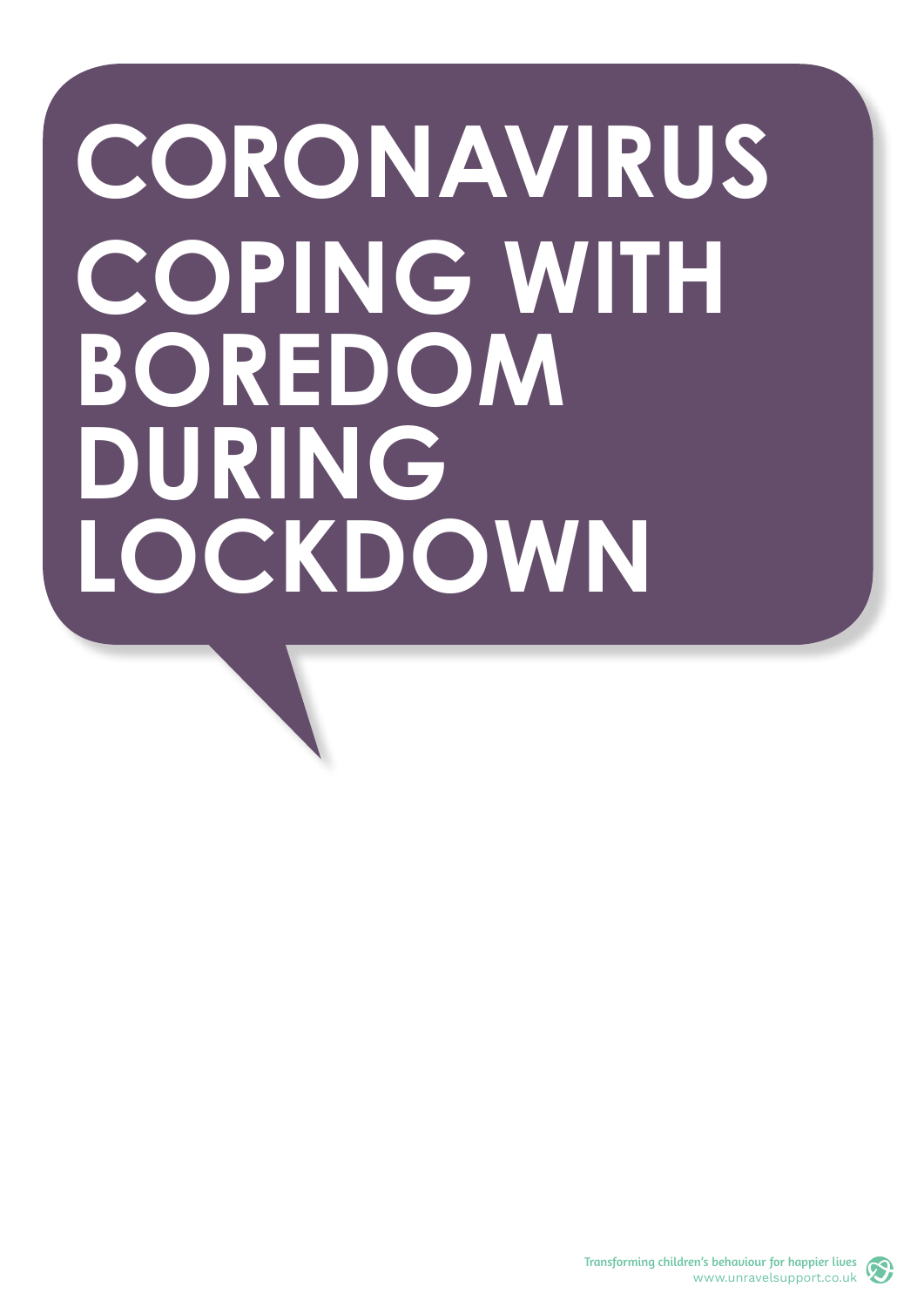## Dear parent/carer

During the first couple of weeks of self-isolation lockdown, when the novelty and our motivation was high, many of us were busy doing things around the house that had needed our attention for a while. These activities helped to distract us from the intense reality of what we were experiencing at that time. Now that we were are well and truly into this new way of being, and the newness of the situation is fading, we are much more likely to be experiencing boredom as another emotion affecting us and our children at this time.

Boredom is an emotional state that most of us initially find difficult due to the lack of stimulation that we experience. This leaves us yearning for something to happen to relieve the feeling of emotional unease. It is also a sign to us that something is not how we would like things to be.

There can be many reasons why we are more prone to boredom at times. Sometimes, we disconnect with our emotions which leads to us to feeling nothing other than switched off or bored in the moment. It can also occur when there is conflict between what we want to do or could be doing, and what we are doing. This kind of boredom is the result of monotony and repetition. It is the kind of boredom we will all be feeling, now that our choices and pleasurable pastimes are being restricted. As human beings we crave newness and excitement, as otherwise it can lead to feelings of restlessness.

However, boredom can be a valuable emotional state as it gives us the opportunity to do what we want to do, rather than what we must do. This is especially important for our children. Boredom can lead to creativity, imaginative curiosity, spontaneity and widening of our interests and experiences. It can also help us to ground ourselves in the moment and engage with the present as fully as possible. This can lead to flow, one of the healthiest psychological states. Flow happens when we lose track of time by being completely immersed in the moment.

Interestingly, in Chinese philosophy, it is thought that if we stick with boredom and move through it, we will be rewarded with fascination. Hopefully for all of us, we can test out this theory over the time we have ahead and realise that boredom isn't the enemy, but a friend that can teach us so much.

Stay safe and well and remember, by doing what we are all doing collectively, we are showing a global love and care for one another, never before seen on this scale.

Take care.

The Unravel Team



Supporting you on behalf of your child's school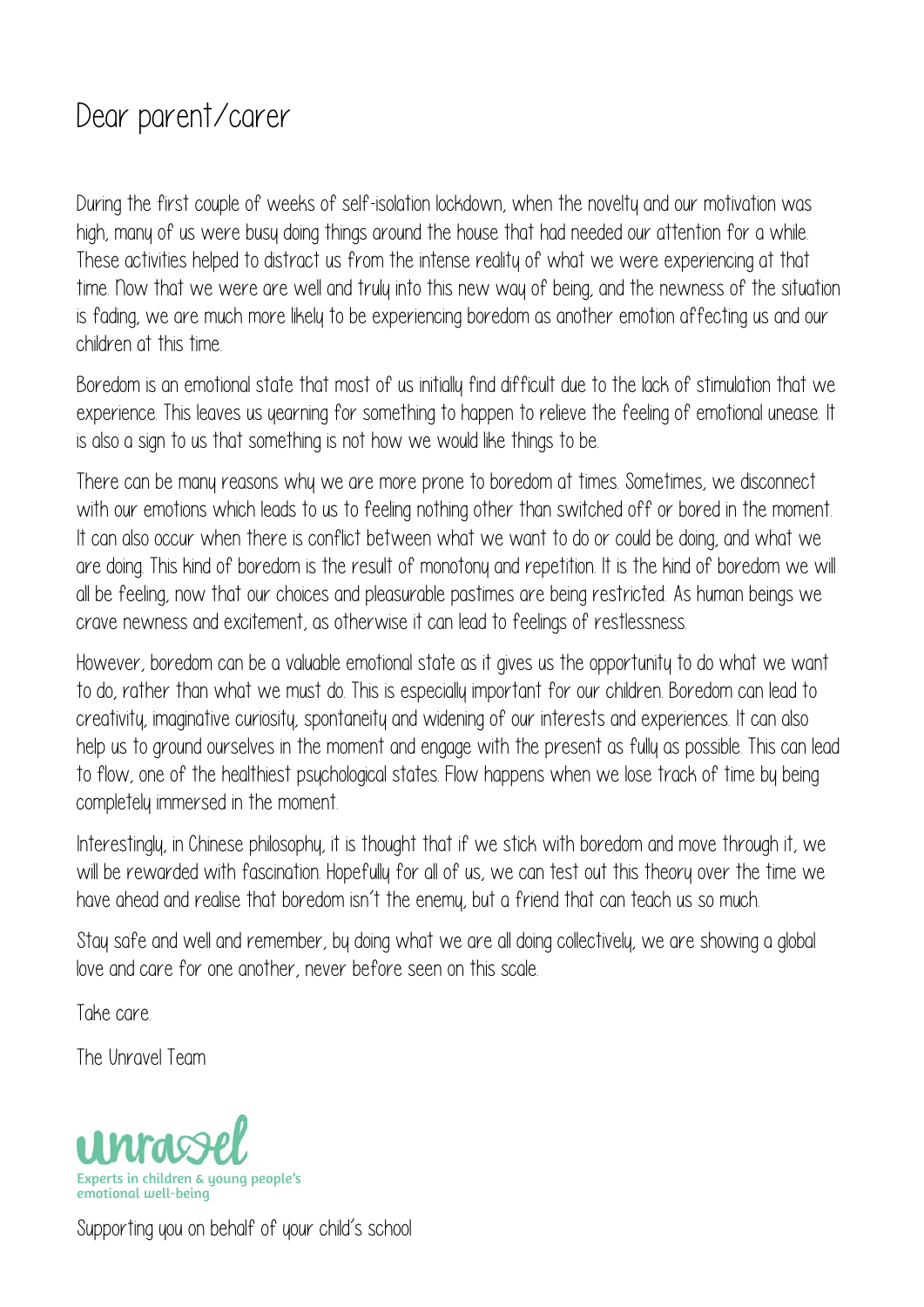## **COPING WITH BOREDOM DURING CORONAVIRUS LOCKDOWN**

- Notice feelings of boredom in yourself and your children. Label them. Describe feelings fully to help you connect with them further if needed
- Use this emotional intelligence to do something that will boost your mood, e.g. looking at photographs of loved ones, baking something delicious or doing an online course
- $\bigtriangledown$  If we label boredom as a negative emotion, then we will feel negative feelings. Instead, reframe boredom as positive opportunity to find, learn or do something you really want to do and not what you always have to do
- Do something new. This brings feelings of excitement that we all crave when our behaviours and habits are becoming overly repetitive. Even mixing up your daily routine adds a twist of newness
- Allow children to experiment with new experiences to find out what they enjoy
- Get curious, creative and imaginative. You never what you might enjoy until you try it!
- Try to tap into your core values and what is important to you. Boredom can really help to motivate us to switch our focus, attention and future goals which can help with improved feelings of well-being now and in the future